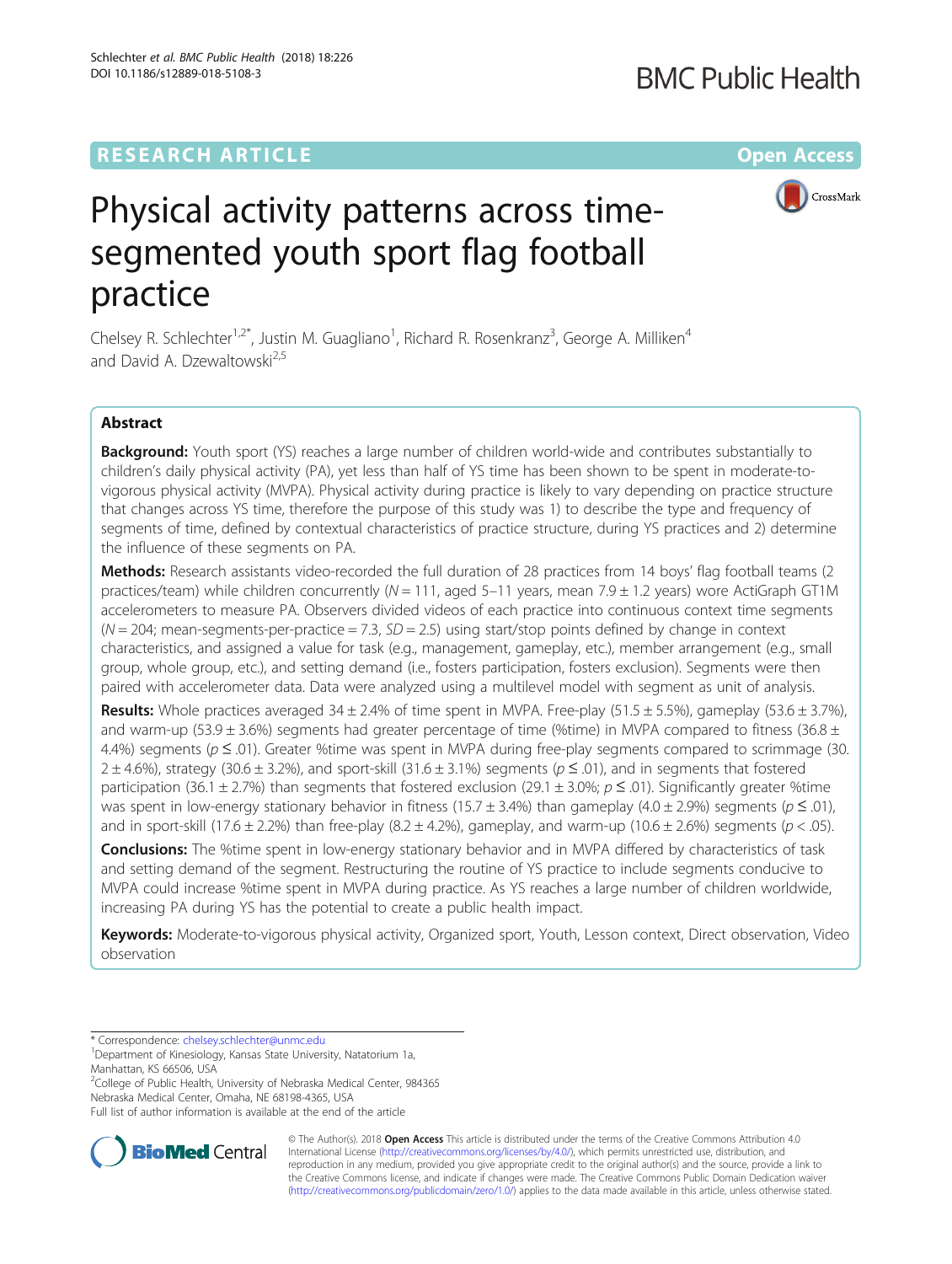#### Background

Current public health physical activity guidelines recommend that children accrue 60 min of moderate-tovigorous physical activity (MVPA) per day to achieve overall health benefits, including decreased cardiovascular and metabolic disease risk factors, increased bone density, muscular and cardiovascular fitness [\[1](#page-8-0)]. Despite these health benefits, surveillance estimates have indicated that only 42% of children and 8% of adolescents in the United States are meeting physical activity guidelines [\[2](#page-8-0)].

Of the 60 min of MVPA that children are suggested to accumulate daily, 30 min are recommended to come from time spent at school, and the remaining 30 min from out-of-school time [[3\]](#page-8-0). One out-of-school setting that provides an opportunity to accumulate MVPA is youth sport [\[4](#page-8-0), [5\]](#page-8-0). Participation in youth sport has been shown to provide a myriad of psychological, social, and physical benefits for children, including increased health-related quality of life [\[6](#page-8-0)], social integration [\[7](#page-8-0)], and confidence [\[7\]](#page-8-0). In addition, children have been shown to accumulate more physical activity (PA) on youth sport days compared to non-sport days [\[8](#page-8-0)]. Despite providing an opportunity to accrue MVPA, much of youth sport time is spent sedentary or in light activity [[8](#page-8-0)–[12\]](#page-8-0). Many children worldwide participate in youth sport [[13\]](#page-8-0), therefore targeting YS as a setting to increase PA has the potential to reach a large number of children.

To identify periods of time when children are active and inactive, researchers have characterized the pattern of children's PA by segmenting across time and by contextual characteristics [[14](#page-8-0)–[19](#page-8-0)]. Within the day, children's PA has been segmented into morning and afternoon [[16\]](#page-8-0), before, during, and after-school [\[14](#page-8-0), [19\]](#page-8-0), indoor and outdoor [\[15](#page-8-0)–[17\]](#page-8-0), specific class periods such as recess and PE  $[8, 18]$  $[8, 18]$  $[8, 18]$  $[8, 18]$ , and hour by hour  $[19]$  $[19]$ . Despite the ability of accelerometers to provide a detailed timestamped assessment of the pattern of PA during shorter time frames such as the duration of a youth sport practice, to date studies reporting PA and context during youth sport have only reported mean activity and total percentage of time spent in various contextual conditions for the entire practice  $[9, 10]$  $[9, 10]$  $[9, 10]$  $[9, 10]$ . Though reporting average activity and context across an entire practice provides valuable information as to how practice time is spent, averaging PA across an entire practice does not allow for examining the heterogeneous peaks and valleys of activity that occur during a youth sport practice, and thus restricts researchers' ability to determine the processes that could be causing the variability in practice PA. Each youth sport practice can be considered a dynamic social system with multiple ecological processes that influence children's PA [\[20](#page-8-0)]. Examination of the continuous pattern of PA in synchrony with contextual characteristics during a youth sport practice is important to determine periods of time spent active or inactive during practice and in turn identify the ecological processes that are driving PA.

Researchers in youth activity settings have identified several ecological processes as potential drivers of PA (or inactivity), including task (e.g., management, freeplay, gameplay) [[21\]](#page-8-0), the setting member arrangement (e.g., whole group, small group)  $[16]$  $[16]$ , and the demand of the setting (e.g., fosters participation, fosters exclusion) [[22,](#page-8-0) [23](#page-8-0)]. In physical education, management and knowledge delivery contexts were found to have negative correlations with boys' MVPA  $[21]$  $[21]$ . In contrast, the authors found that gameplay and free-play both demonstrated a positive correlation with boys' MVPA [\[21](#page-8-0)]. In preschool, children were found to have a higher percentage of time spent in total physical activity while arranged in small group, compared to whole group [[16\]](#page-8-0). In summer camps, elimination games (i.e., games that foster exclusion) have been shown to have lower amounts of MVPA than non-elimination games (i.e., games that foster participation) [[23](#page-8-0)].

The purpose of this study was to describe the type and frequency of segments of time, defined by contextual characteristics, during youth sport (YS) practice, and determine the influence of these segments on physical activity (PA). We hypothesized that (1) practices would have heterogeneous time segments defined by contextual characteristics, (2) member arrangement and setting demand of the time segment would influence MVPA, and (3) time segments that demanded participation (i.e., optimal demand) would result in greater MVPA compared to segments that fostered exclusion (i.e., disadvantaged demand).

#### Methods

The protocol for this cross-sectional study (#7289) was approved by the Institutional Review Board of the study authors' university.

#### Setting

Teams were recruited from a convenience sample of youth recreational flag football (i.e., a non-tackle variation of North American football) program run by the local Parks and Recreation of a Midwestern U.S. city (population > 50,000 people). The program was divided into 3 leagues based on grade; all 24 teams in the 1st/ 2nd and 3rd/4th grade leagues were eligible to participate in the study. Each team was coached by a volunteer, and each coach determined the day, time, location, and duration of practice for the team. Teams practiced 1–2 times/week, and played 1 game/week. The season ran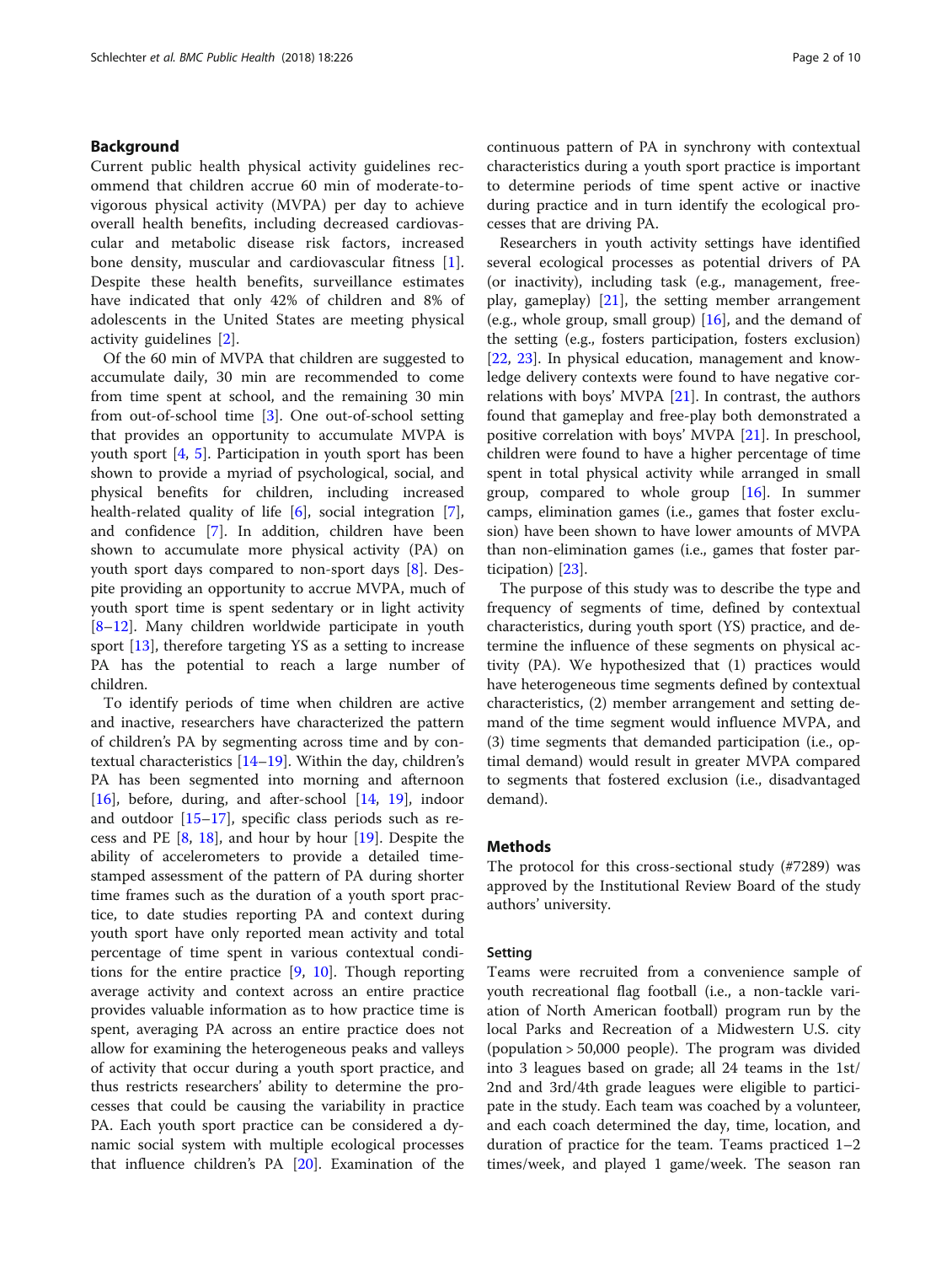for 8 weeks, from the last week of August until the last week of October.

#### Participants

After coaches consented to participate in the study, all players on their team were invited to participate (Fig. 1). A total of 126 boys were eligible for participation, of which 112 provided parental informed consent (91%). Only children with parental consent were included in the study. Analysis included 111, 5–11 year-old boys (mean age  $\pm$  standard deviation = 7.9  $\pm$  1.2 years). Participant characteristics have been presented elsewhere [\[12\]](#page-8-0).

#### Outcome measures

#### Physical activity

Physical activity was objectively measured using Acti-Graph GT1M accelerometers (ActiGraph; Pensacola, FL). ActiGraph accelerometers are the most widely used accelerometers [\[24\]](#page-8-0) and have been shown to provide a valid and reliable measure of physical activity in youth [[25\]](#page-8-0). To capture the sporadic nature of youth during flag football, accelerometers were initialized to record in 15 s epochs [\[26](#page-8-0)] and cut-points by Evenson et al. [\[27\]](#page-8-0) were applied to determine time spent sedentary  $(\leq 100 \text{ counts})$ per minute; CPM), light (LPA; 101–2295 CPM), moderate (MPA; 2296–4011 CPM), and vigorous physical activity (VPA; ≥4012 CPM). Evenson cut-points are currently considered the most accurate estimation of PA for this age group  $[25]$ . Due to current calls to reach consensus on the definition of the term 'sedentary' we will hereafter refer to activity at or below 100 CPM as low-energy stationary behavior rather than sedentary [[28\]](#page-8-0).

#### Video observation

Video was recorded using the video capability of Apple™ iPod Touch 5th Generation (California, USA) and a wide-angle lens. Two cameras recorded each practice, a belt-worn camera worn by the head coach and a camera fixed on top of a tripod and positioned to view the whole field.

#### Contextual variables

The coding scheme, definitions, and examples for each contextual variable are presented in Table [1](#page-3-0) (See [\[22](#page-8-0)]). Each time segment was assigned a value for the task goal of the segment (task), the arrangement of members within the segment (member arrangement), and whether the segment fostered participation or fostered exclusion (setting demand). The categories for each contextual characteristic were determined by a review of the literature [[22\]](#page-8-0) and developed according to existing observation systems used for physical activity [[9](#page-8-0), [29](#page-9-0)] and education settings  $[30, 31]$  $[30, 31]$  $[30, 31]$ . After a preliminary coding system was developed, a subsample of videos were coded by two research assistants for an inter-rater reliability

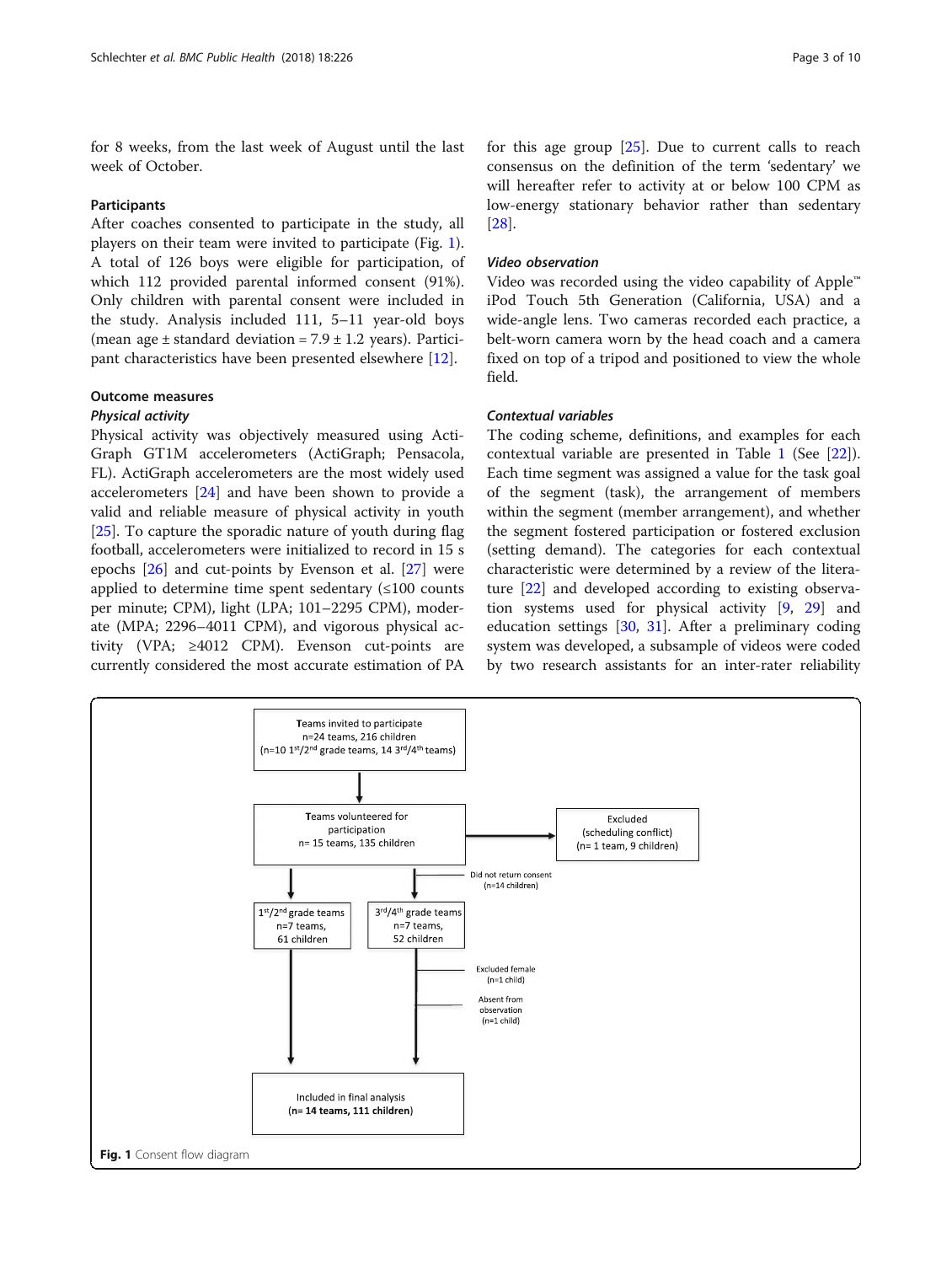| Code           | Definition                                                                                                                                                                                                                                                                              | Example                                                                                                                                                                                                                  |
|----------------|-----------------------------------------------------------------------------------------------------------------------------------------------------------------------------------------------------------------------------------------------------------------------------------------|--------------------------------------------------------------------------------------------------------------------------------------------------------------------------------------------------------------------------|
| Task           | The purpose of the time segment.                                                                                                                                                                                                                                                        |                                                                                                                                                                                                                          |
| Warm-up        | Time devoted to a routine execution of physical activity with<br>a purpose to prepare the individual for engaging in further<br>activity, but not designed to alter the skill or fitness of the<br>individual on a long-term basis. Usually occurs in the<br>beginning of practice [29] | At the beginning of practice the coach has kids do a serious<br>of dynamic warm-ups and stretches as a group (high knees,<br>lunges, butt kicks, etc.)                                                                   |
| Free play      | Time during which adult influence of task choice is not<br>intended [29].                                                                                                                                                                                                               | The coach has footballs for the kids to play with at the<br>beginning of practice but does not tell the kids what<br>activities to do or not to do.                                                                      |
| Fitness        | Time where major purpose is to alter the physical state<br>in terms of cardiovascular endurance, strength or<br>flexibility [29, 29].                                                                                                                                                   | Running sprints                                                                                                                                                                                                          |
| Sport Skill    | Adult-led activity time devoted to practice of skills with the<br>primary goal of skill development [9, 29, 31].                                                                                                                                                                        | Passing drills, flag grabbing drills                                                                                                                                                                                     |
| Game play      | Adult-led time devoted to playground games where skills are<br>not directly applicable to a competitive sport game and there<br>is little to no adult instruction or feedback [9, 29, 31].                                                                                              | Tag, sharks and minnows                                                                                                                                                                                                  |
| Scrimmage      | Adult-led activity time devoted to the refinement and<br>extension of skills in a sport game where two opposing<br>teams are created within a team. Minimal interference from<br>the coach [9, 29, 31].                                                                                 | Within a team, the kids are playing a mock football game                                                                                                                                                                 |
| Strategy       | Time devoted to transmitting information related to rules<br>and strategy of the sport [29, 31].                                                                                                                                                                                        | Putting in or practicing an offensive play, defensive<br>system, etc.                                                                                                                                                    |
| Management     | Time allocated to managerial and organization activities, time<br>devoted to team business that is unrelated to instructional<br>activity [29, 31].                                                                                                                                     | Time out, opening huddle, closing huddle                                                                                                                                                                                 |
| Self-care      | Time devoted to washing, using the rest room, or drinking<br>water.                                                                                                                                                                                                                     | Water break                                                                                                                                                                                                              |
|                | Member Arrangement The arrangement of the setting members within an segment.                                                                                                                                                                                                            |                                                                                                                                                                                                                          |
| Solitary       | Child is doing activity alone [9, 29, 31].                                                                                                                                                                                                                                              | During a dribbling drill, the child is practice by him or herself.                                                                                                                                                       |
| One v One      | Child is doing activity with only one additional participant [9].                                                                                                                                                                                                                       | During a blocking drill, each child has a partner and they<br>take turn blocking.                                                                                                                                        |
| Small group    | Child is performing an activity with greater than one other<br>child, but less than the full team [9].                                                                                                                                                                                  | During a receiving drill, the full team is split into two groups.<br>Each group has their own drill to complete, and the groups<br>are not working together.                                                             |
| Whole group    | All children are participating in an activity [9, 29, 31].                                                                                                                                                                                                                              | All kids go to water break at the same time.                                                                                                                                                                             |
| Setting Demand | Population distribution that influences the system                                                                                                                                                                                                                                      |                                                                                                                                                                                                                          |
| Optimal        | Time period when there are an equal number of<br>opportunities to participate as children to participate (i.e.,<br>fosters participation) [20].                                                                                                                                         | During tag all 7 kids are playing at the same time, during<br>warm-up all the kids are on the line at the same time                                                                                                      |
| Disadvantaged  | Time period when there are a fewer number of opportunities<br>to participate than children available to participate (i.e., fosters<br>exclusion) [20].                                                                                                                                  | During tag, if you get tagged you have to sit on the sideline<br>until all of the children are out. During a passing drill, only 1<br>child is receiving the pass at a time, the rest are waiting in<br>line behind him. |

<span id="page-3-0"></span>Table 1 Coding scheme, definitions, and examples for each contextual variable

assessment. Then, the research team met to modify existing codes and add any codes that were deemed relevant and necessary to the system.

#### Procedures

For each of the participating teams  $(N = 14)$  a research assistant attended a practice to introduce the project to parents, familiarize children with the accelerometers, and collect parent and coach consent and survey information. Only children with parental consent were included in the study.

During September and October, one or more research assistants attended two practices per team, allowing at least 14 days between the first and second practice. Upon arrival to the practice, a research assistant set up a tripod and gave the wearable camera to the head coach. Research assistants placed accelerometers on the right hip of each consenting child as he arrived to practice, and removed it upon practice completion. Practice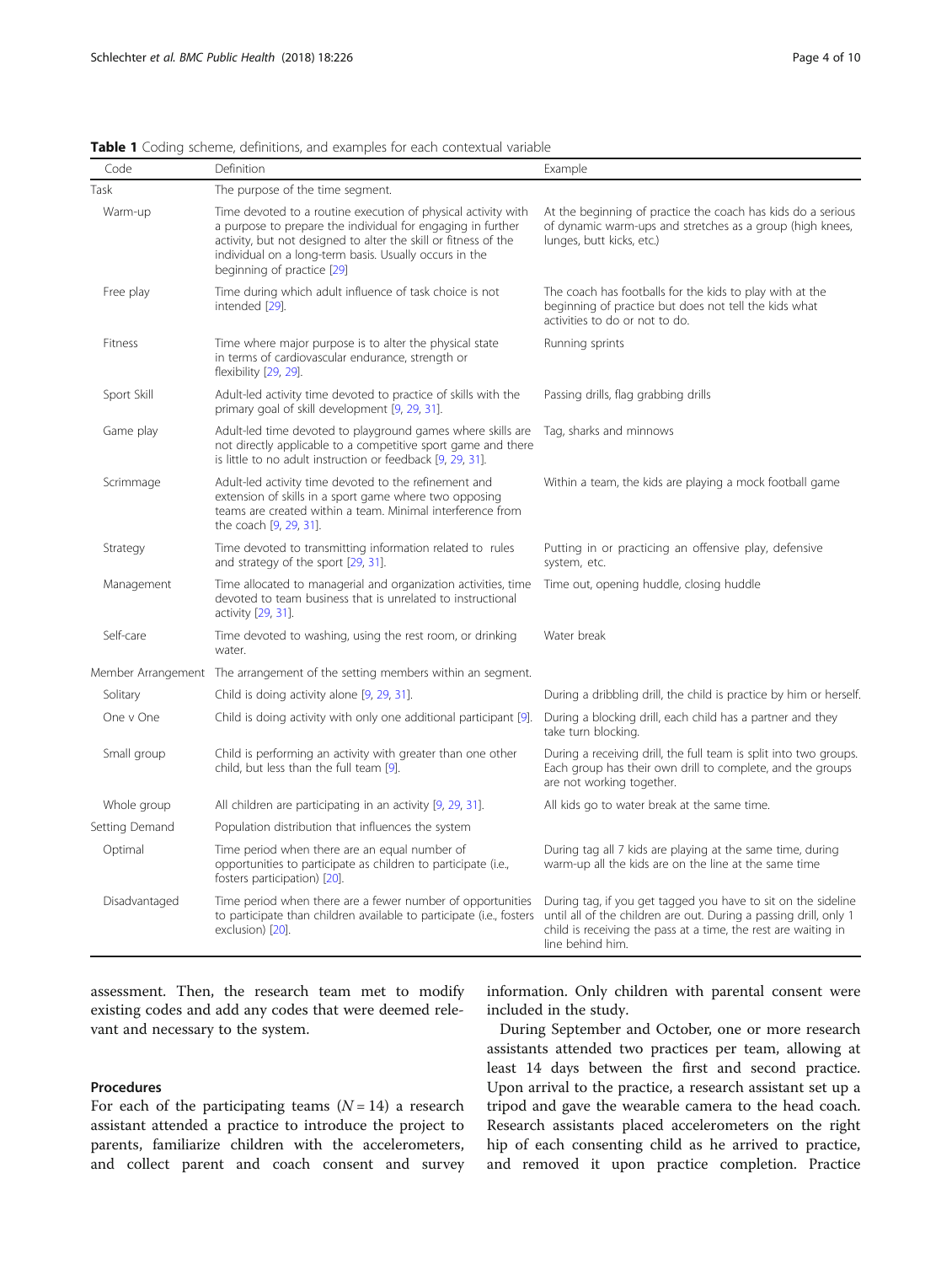beginning and end times, child's accelerometer on-andoff times, and video start and stop times were recorded using a universally synchronized clock.

#### Video coding

Videos were uploaded to a video analysis software (NOLDUS, OBSERVER XT 11.5) to code for contextual variables. Each video was divided into naturally occurring time segments, defined by a change in task, member arrangement, or setting demand, then each segment was coded for each of the three variables (i.e., task, member arrangement, and setting demand). Two research assistants who had completed training and demonstrated reliability (≥80% agreement to pre-coded, gold standard video) were randomly assigned one practice per team, with a subsample of videos coded by both research assistants. To ensure inter-rater reliability of the coding scheme, the first four videos (two practices for two teams) were coded by both research assistants and percentage of agreement was calculated. After completion of coding of half of the videos, another four videos (two practices for two teams) were coded by both research assistants, and agreement was again checked to ensure inter-rater reliability remained high. Eight total practices from 4 teams (two practices per team) with a total of 68 segments were coded by both research assistants. Percentage of agreement for start and stop time of segments was 85.3%. Total percentage of agreement for all contextual variables was 91.8%.

#### Data reduction

Using a SAS macro developed by the authors, Evenson cut points [\[27](#page-8-0)] were applied to physical activity counts to determine physical activity intensity. After video coding, 15-s accelerometer epoch data were matched with the segment start and stop times derived from video observation and were merged with contextual characteristics from video observation. As a result, each segment was assigned a value for physical activity (derived from team accelerometer data), and a category of the contextual variables of task, member arrangement, and member demand.

#### Statistical analysis

All statistical analyses were conducted in SAS (Version 9.4; Cary, NC, USA). Mean and standard deviation were calculated for descriptive characteristics of participants and time segments. A strip plot multilevel model with the interaction of team crossed with day created the time segment as the unit of analysis [[32\]](#page-9-0). This model was used to examine the influence of task, member arrangement, and setting demand on physical activity levels (i.e., low-energy stationary

behavior, MVPA, VPA) during practice using SAS PROC MIXED [[32\]](#page-9-0). Team, subject, day, and day-byteam were used as random effects, and significance was set at  $\alpha = 0.05$ .

#### Results

Mean practice duration was  $61.5$  (SD = 8.6) minutes. Across all teams, 19.9 min  $(95\% \text{ CI} = 17.6, 22.3)$  of each practice was spent in MVPA. Approximately 13% (95% CI = 10.8, 15.2) of practice time was spent in low-energy stationary behavior,  $34\%$  (95% CI = 31.1, 36.9) of practice time in MVPA, and  $12\%$  (95% CI = 10.4, 13.6) of practice time in VPA.

#### Segment characteristics

Segment characteristics are presented in Table [2](#page-5-0). Across all teams 204 time segments were identified. An average of 7 segments (mean = 7.3,  $SD = 2.5$ ) occurred per practice.

#### Physical activity by contextual variables

Least-squared means estimates and associations for percentage of time spent in each physical activity intensity for segment types are presented in Table [3](#page-6-0).

#### Task

Free-play segments had a significantly greater percentage of time in MVPA than fitness, scrimmage, sportskill, and strategy segments. Gameplay segments had a significantly greater percentage of time in MVPA compared to fitness, sport-skill, and strategy segments. Warm-up segments had a significantly greater percentage of time in MVPA than fitness segments.

A significantly greater percentage of low-energy stationary behavior time was found in fitness segments than gameplay segments, sport-skill segments than in free-play, gameplay, and warm-up segments, and in strategy segments than in gameplay segments.

Free-play segments had significantly greater percentage of time in VPA than in sport-skill, and strategy segments. Gameplay segments had a significantly greater percentage of time in VPA than in sport-skill, strategy, and scrimmage segments. Fitness segments had a significantly greater percentage of time spent in VPA than sport-skill, strategy, and scrimmage segments.

#### Member arrangement

There were no significant differences for any physical activity intensity between member arrangement types.

#### Setting demand

Segments with an optimal setting demand had a significantly greater percentage of time in MVPA and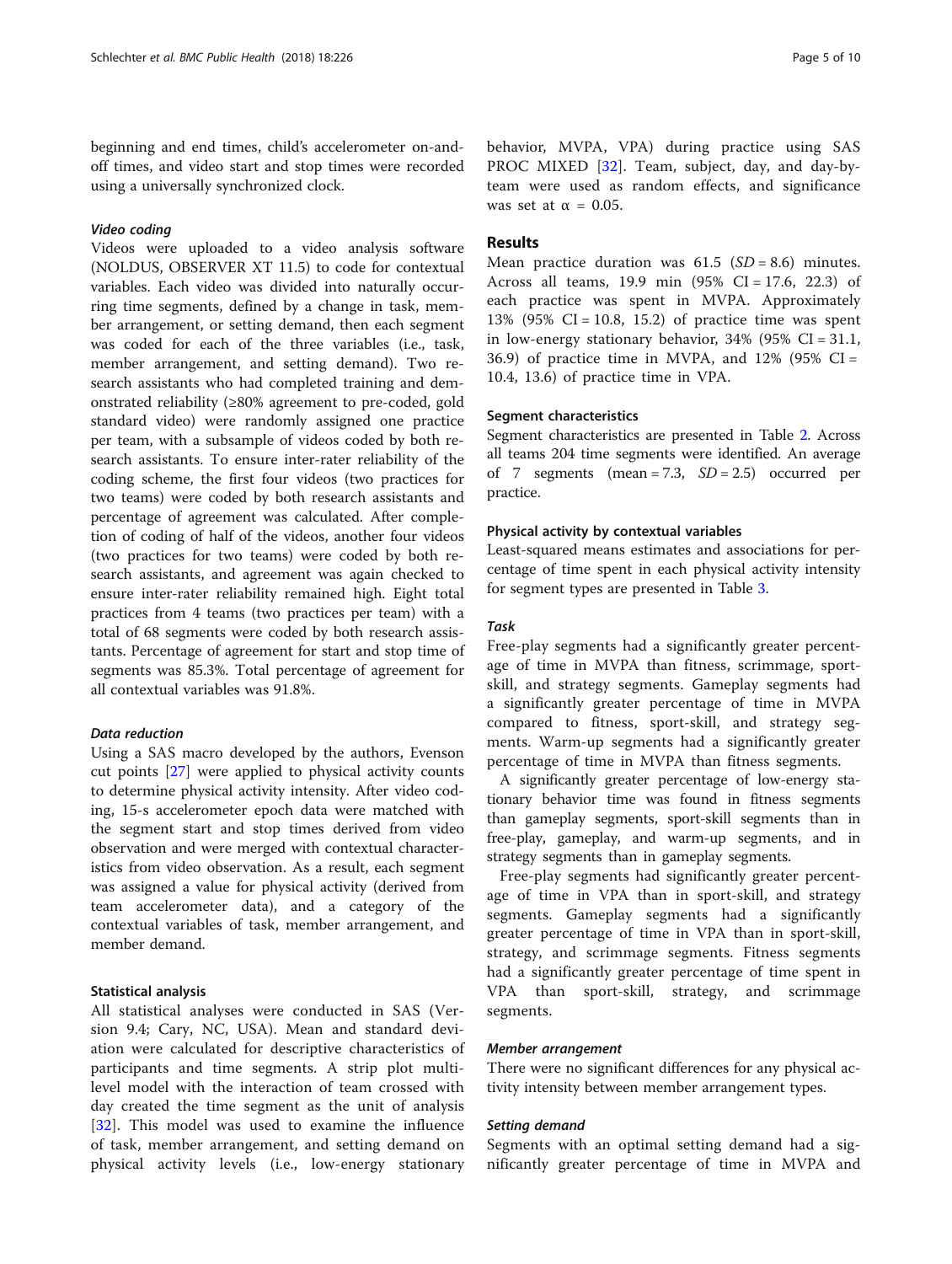| Segment            | Frequency   |                     | Mean segment length in minutes  | Teams including segment type<br>in at least one practice |  |
|--------------------|-------------|---------------------|---------------------------------|----------------------------------------------------------|--|
| $(n = 204)$        | % (n)       | Number per practice | Mean $\pm$ SD (range)           | % (n)                                                    |  |
| Task               |             |                     |                                 |                                                          |  |
| Warm-up            | 7.84(16)    | 0.57                | $3.39 \pm 1.74$ (1.50-8.00)     | 71.43 (10)                                               |  |
| Fitness            | 3.92(8)     | 0.33                | $1.19 \pm 0.64$ (0.50-2.25)     | 28.57(4)                                                 |  |
| Free-play          | 3.43(7)     | 0.29                | $5.32 \pm 3.21 (1.50 - 10.75)$  | 35.71(5)                                                 |  |
| Game-play          | 4.41(9)     | 0.32                | $8.14 \pm 3.56$ (1.25-14.75)    | 50.00(7)                                                 |  |
| Management         | 18.14 (37)  | 1.32                | $1.78 \pm 1.52$ (0.25-9.25)     | 92.86 (13)                                               |  |
| Scrimmage          | 2.94(6)     | 0.21                | $21.25 \pm 15.01$ (5.00-47.50)  | 42.86(6)                                                 |  |
| Self-care          | 16.18(33)   | 1.18                | $1.21 \pm 0.50$ (0.50-2.25)     | 92.86 (13)                                               |  |
| Sport-skill        | 24.14 (49)  | 1.75                | $9.83 \pm 5.87$ (2.5-26.75)     | 100(14)                                                  |  |
| Strategy           | 19.12 (39)  | 1.39                | $16.97 \pm 7.63$ (1.50-33.00)   | 100(14)                                                  |  |
| Member Arrangement |             |                     |                                 |                                                          |  |
| One v One          | 2.45(5)     | 0.18                | $6.05 \pm 3.05$ (2.50-9.50)     | 35.71(5)                                                 |  |
| Small group        | 4.41(9)     | 0.32                | $18.64 \pm 7.82 (9.00 - 33.00)$ | 42.86(6)                                                 |  |
| Whole group        | 93.14 (190) | 6.79                | $7.72 \pm 7.85 (0.25 - 47.50)$  | 100(14)                                                  |  |
| Setting Demand     |             |                     |                                 |                                                          |  |
| Disadvantaged      | 20.12 (34)  | 1.21                | $9.63 \pm 5.36$ (2.00-25.75)    | 85.71 (12)                                               |  |
| Optimal            | 67.16 (137) | 4.82                | $8.64 \pm 8.89$ (0.25-47.50)    | 100(14)                                                  |  |

<span id="page-5-0"></span>Table 2 Segment characteristics

SD standard deviation

VPA than disadvantaged demand segments, while disadvantaged segments had significantly higher percentage of time spent in low-energy stationary behavior than optimal segments. An additional exploratory analysis indicated that within segment task types, participant demand was associated with varying amounts of the percentage of time spent of MVPA and VPA. Optimal demand segments had higher MVPA and VPA within warm-up (MVPA,  $t = 3.25$ ,  $p = 0.001$ ; VPA,  $t = 3.25$ ,  $p = 0.001$ ) and skill (MVPA,  $t = 5.12$ ,  $p < 0.001$ ; VPA,  $t = 3.53$ ,  $p < 0.001$ ) than disadvantaged demand segments.

#### **Discussion**

The present study segmented youth sport (YS) practice time by contextual characteristics, described the type and frequency of the segments, and examined the influence of time segments on MVPA. Our findings supported study hypotheses, that: (1) practices would have heterogeneous time segments defined by contextual characteristics, (2) member arrangement and setting demand of the time segment would influence MVPA, and (3) time segments that demanded participation (i.e., optimal demand) would result in greater MVPA compared to segments that fostered exclusion (i.e., disadvantaged demand).

Few other studies [\[9,](#page-8-0) [10,](#page-8-0) [33\]](#page-9-0) have examined contextual variables during youth sport practice, although

comparisons to the present study should be made cautiously. The direct observation systems used by Guagliano and colleagues [\[10](#page-8-0)] and Cohen and colleagues [\[9](#page-8-0)] both used momentary time-sampling techniques and sequentially followed a set of focal children to determine the average percentage of time spent in various activity intensities and various contexts across a whole practice. In contrast, the present system segmented the practice based on naturally occurring changes in context, rather than pre-determined time intervals, and followed a team, rather than an individual. In addition, some coding scheme variables had operational definitions that differed between the coding systems. For example, the current coding system and OSRAC-YS include a warmup code, whereas SOFIT does not include a code for warm-up, but classifies any warm-up activities as fitness [[29\]](#page-9-0). Further, in order to distinguish between the use of sport-related games and non-sport-related games (e.g., tag) in a YS practice, our system included a code for 'scrimmage', which would be classified as 'gameplay' using SOFIT [\[10\]](#page-8-0) and OSRAC-YS [[9\]](#page-8-0).

Contrary to the present study, Cohen and colleagues [[9\]](#page-8-0) found that drills and fitness practice contexts (task in the present study) had the highest percentage of intervals spent in MVPA. This difference is likely attributable to differing observation methods described above. Cohen and colleagues also found small group and individual social contexts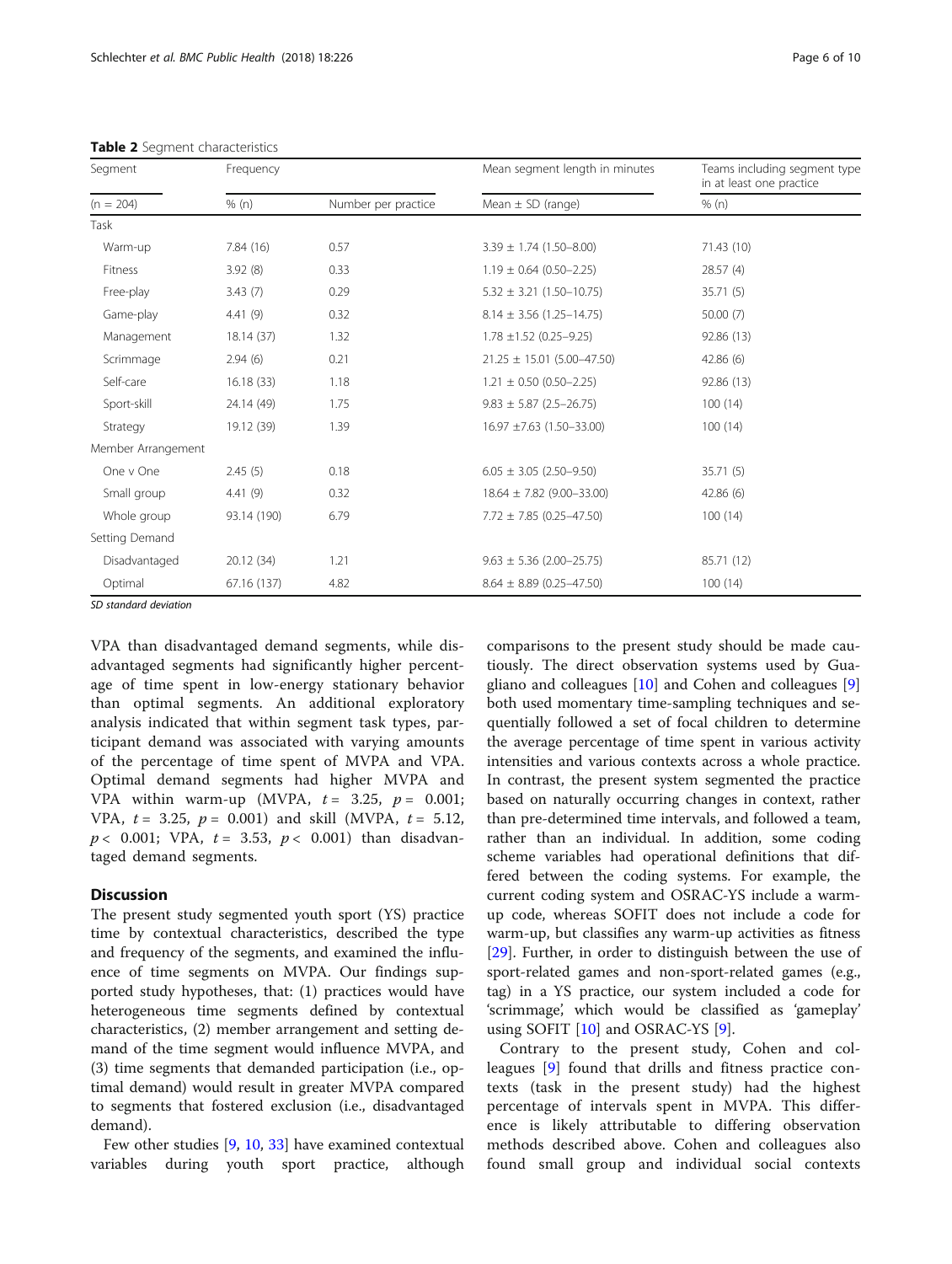|                    | Percentage of time, adjusted mean (95% CI) |                                       |                     |                                       |                     |                                              |
|--------------------|--------------------------------------------|---------------------------------------|---------------------|---------------------------------------|---------------------|----------------------------------------------|
|                    | Low-energy stationary behavior             | Differences <sup>a</sup><br>(p < .05) | <b>VPA</b>          | Differences <sup>a</sup><br>(p < .05) | <b>MVPA</b>         | <b>Differences</b> <sup>a</sup><br>(p < .05) |
| Task               |                                            |                                       |                     |                                       |                     |                                              |
| a. Warm-up         | 10.63 (4.79-16.06)                         | d, e, h                               | 23.40 (19.68-27.12) | e, f, g, h                            | 53.92 (46.84-60.96) | b, e, f, g, h, i                             |
| b. Fitness         | 15.73 (8.84-22.56)                         | $\mathsf{d}$                          | 20.08 (15.00-25.20) | e, f, g, h, i                         | 36.75 (27.73-45.82) | a, c, d, e                                   |
| c. Free-play       | 8.16 (0.00-16.43)                          | e, h                                  | 17.97 (11.53-24.47) | e, h, i,                              | 51.51 (40.72-62.28) | b, e, f, g, h, i                             |
| d. Game-play       | 4.03 (0.00-9.88)                           | a, b, e, g, h, i,                     | 23.84 (19.49-28.11) | e, f, h, i,                           | 53.56 (46.35-60.85) | b, e, f, g, h, i                             |
| e. Management      | 21.86 (17.59-26.21)                        | a, c, d, f, g, h, i                   | 10.01 (7.16-13.04)  | a, b, c, d, g,                        | 27.81 (23.70-33.90) | a, b, c, d, g,                               |
| f. Scrimmage       | 11.20 (4.54-17.86)                         | e, h                                  | 11.12 (5.81-16.39)  | a, b, d,                              | 30.20 (21.19-39.22) | a, c, d                                      |
| g. Self-care       | 14.26 (9.79-18.81)                         | d, e, h                               | 13.08 (9.96-16.24)  | a, b, e, i                            | 37.73 (31.23-44.17) | a, c, d, e, h                                |
| h. Sport-skill     | 17.58 (13.29-21.91)                        | a, c, d, e, f, g, i                   | 10.73 (7.76-13.64)  | a, b, c, d,                           | 31.56 (25.52-37.68) | a, c, d, g                                   |
| i. Strategy        | 12.58 (8.29-16.91)                         | d, e, h                               | 8.48 (5.56-11.44)   | b, c, d, g                            | 30.62 (24.33-36.87) | a, c, d                                      |
|                    | Low-energy stationary behavior             | Differences <sup>b</sup><br>(p < .05) | <b>VPA</b>          | Differencesb<br>(p < .05)             | <b>MVPA</b>         | Differencesb<br>(p < .05)                    |
| Member Arrangement |                                            |                                       |                     |                                       |                     |                                              |
| a. One v One       | 12.53 (4.46-20.54)                         | None                                  | 16.09 (9.63-22.57)  | None                                  | 35.29 (24.72-45.88) | None                                         |
| b. Small group     | 13.27 (7.12-19.28)                         | None                                  | 10.06 (5.20-15.00)  | None                                  | 35.55 (27.37-43.83) | None                                         |
| c. Whole group     | 15.52 (11.97-19.03)                        | None                                  | 12.47 (9.76-15.24)  | None                                  | 34.53 (29.21-39.79) | None                                         |
|                    | Low-energy stationary behavior             | Differences <sup>c</sup><br>(p < .05) | VPA                 | Differences <sup>c</sup><br>(p < .05) | <b>MVPA</b>         | Differences <sup>c</sup><br>(p < .05)        |
| Setting Demand     |                                            |                                       |                     |                                       |                     |                                              |
| a. Disadvantaged   | 18.76 (14.68-22.92)                        | $\mathsf b$                           | 10.30 (7.16-13.44)  | b                                     | 29.07 (23.22-34.98) | b                                            |
| b. Optimal         | 14.21 (10.67-17.73)                        | a                                     | 13.21 (10.65-15.75) | a                                     | 36.06 (30.81-41.39) | a                                            |

<span id="page-6-0"></span>Table 3 Physical activity intensity by segment type

<sup>a</sup> Significance from mixed effects model (e.g.,'a' denotes difference from warm-up)<br><sup>be</sup>significance from mixed effects model (no cignificant differences found)

bSignificance from mixed effects model (no significant differences found)

<sup>c</sup>Significance from mixed effects model (e.g.,'a' denotes difference from disadvantaged)

(participant arrangement in the present study) had the highest percentage of intervals spent in MVPA, whereas the present study found no difference in percentage of time spent in MVPA between participant arrangement types. This may be explained by the low variability of participant arrangements witnessed in the observed sport practices in the present study; 93% of segments observed were whole group.

To our knowledge, this is the first study to describe PA of segmented YS flag football practice. As depicted in Fig. 2, during a youth sport practice, there are peaks and valleys of activity that occur thereby creating a heterogeneous pattern of children's PA. Averaging PA across an entire youth sport practice loses this pattern of variability, thus periods of time that are spent highly active or inactive cannot be distinguished from the whole

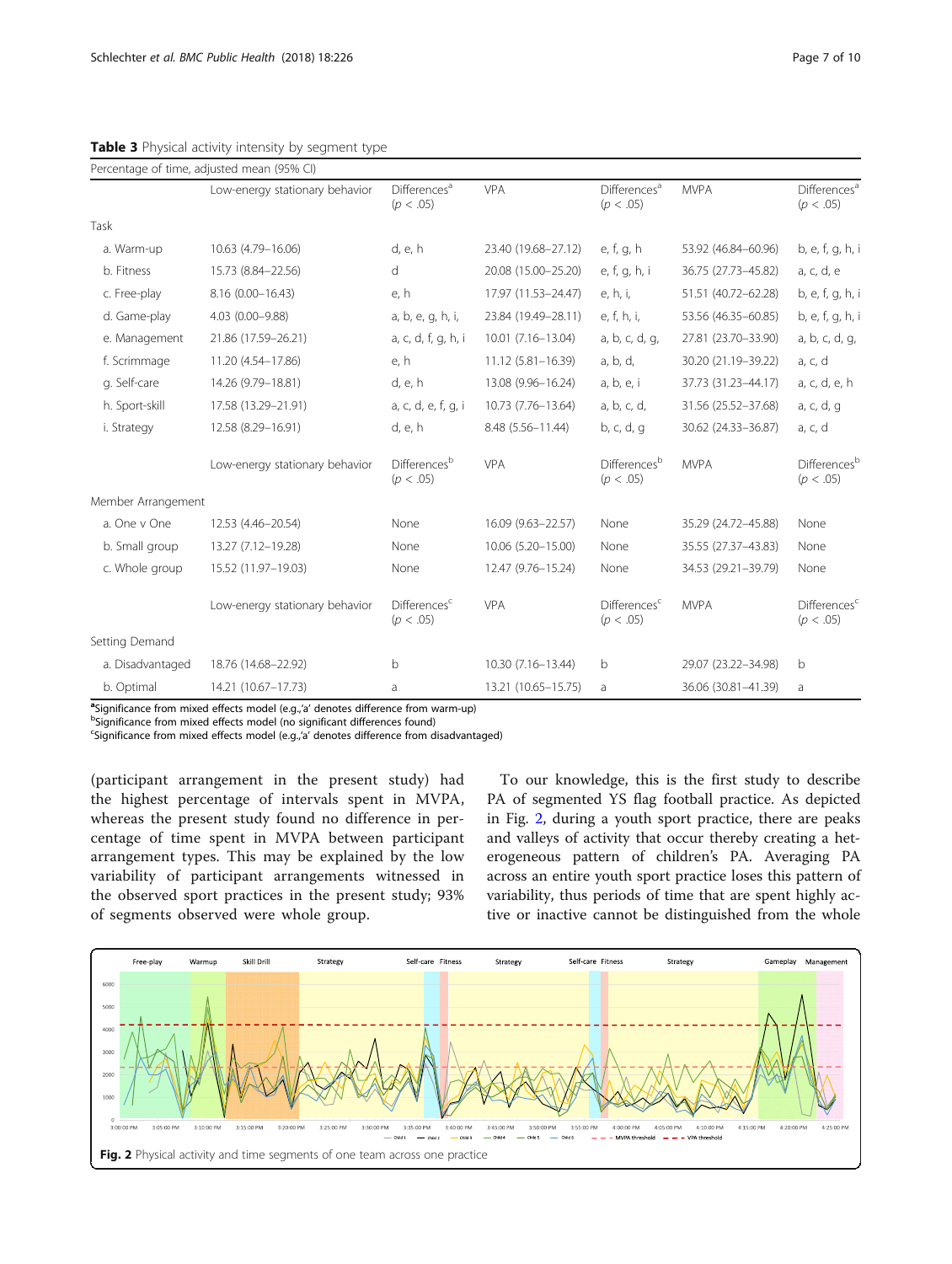practice. Identifying periods of time when activity is low during youth sport can help highlight key opportunities to intervene to increase PA during youth sport. Furthermore, by segmenting practice time based on naturally occurring changes in context, we were able to examine the ecological processes that contribute to driving low activity levels.

Our second hypothesis, that segments fostering participation would yield more MVPA than segments that fostered exclusion, was supported. Across all segment task and arrangement types, segments that fostered participation rather than exclusion resulted in higher levels of MVPA, VPA, and lower levels of low-energy stationary behavior time. Barker and Gump [[20\]](#page-8-0) first posited that ecological systems that were overloaded encouraged less participation from the whole group. Since then, classroom ecology has built on that premise, particularly in physical education [\[34](#page-9-0)]. The principle of setting demand as an ecological process has been applied in interventions across youth settings such as youth sport [\[35](#page-9-0)], physical education [[36](#page-9-0)–[38](#page-9-0)], and after-school programs [[39\]](#page-9-0) by training leaders to implement strategies such as using small groups, eliminating lines, and modifying elimination games in order to increase the amount of children engaged in physical activity at one time. In the youth sport setting, Guagliano and colleagues [[35\]](#page-9-0) demonstrated that a short-term coaching intervention focused on decreasing management time, eliminating lines, and modifying games and drills to offer more opportunities to be physically active was successful at increasing the percentage of time girls spent in MVPA during a basketball camp, compared to a standard-care control group. The present study offers additional support that activities fostering participation are associated with higher levels of MVPA. In the current study, segments that fostered participation had higher levels of MVPA and VPA than those that fostered exclusion; within the task type of warm-up and sport-skill, optimal demand segments had greater MVPA and VPA than disadvantaged segments of the same task type.

Youth sport contributed approximately 20 min of MVPA toward meeting current physical activity guidelines for children of 60 min of MVPA per day. Across all teams and segments, approximately 34% of practice time was spent in MVPA. Though there currently is no recommendation for the percentage of time children should spend in MVPA during youth sport, other youth activity settings, such as physical education, have been recommended to spend at least 50% of time in MVPA [\[40](#page-9-0)]. The present study indicates that segments with the highest percentage of time in MVPA were warm-up, gameplay, and free-play, respectively, all of which were above 50% of time. Of the 28 observed practices, however, there were only 16 occurrences of warm-up, and were

even fewer segments of gameplay ( $n = 9$ ), fitness ( $n = 8$ ), and free-play  $(n = 7)$ . In comparison, management and sport-skill segments had the highest percentage of time spent in low-energy stationary behavior and occurred 37 and 49 times, respectively. This suggests that inserting segments of task types shown to have a high percentage of time in MVPA (e.g., dynamic warm-up, playground games) into a youth sport practice routine and decreasing the frequency of segments with a high percentage of low-energy stationary behavior time could increase the percentage of time children spend in MVPA during practice. In addition, dynamic warm-ups have been recommended for injury prevention [\[41](#page-9-0), [42](#page-9-0)] though less than two-thirds of practices in the present study included a warm-up segment. As youth sport has a large global reach and the potential to make a public health impact, future research should attempt to determine which practice components are most conducive to physical activity, without compromising other goals of a youth sport session (e.g., skill development) and how to train coaches to implement these components into their practice routines.

The present study is not without limitations. Our convenience sample was limited to 14 teams, included only boys, and we observed just two practices per team which creates the potential for selection bias. Additionally, although accelerometers have been shown to be a valid and reliable measure of youth PA, multiple methodological considerations for measurement of MVPA and VPA still lack scientific consensus. In contrast, the study boasts a number of strengths. This study presents a novel approach to combine objectively measured physical activity with direct observation of contextual variables in sport practice to characterize the pattern of PA across a youth sport practice and determine the influence of ecological processes on PA in the youth sport setting. The study had a high consent rate (91%) across all teams, accelerometer wear time and practice beginning and end times were rigorously defined, and the coding system had high inter-rater reliability.

#### Conclusion

In conclusion, the current study suggests that PA during youth sport practice is highly variable across time and is driven by changes in context. Changes in task and setting demand were associated with changes in percentage of time spent in MVPA. Segments within a practice that foster participation are likely to drive practices to have a higher percentage of time spent in MVPA and VPA than those practices that foster exclusion. Further research is needed to identify the combination of types of segments that will optimize physical activity without compromising the other goals of youth sport, such as skill development. As youth sport reaches a large number of children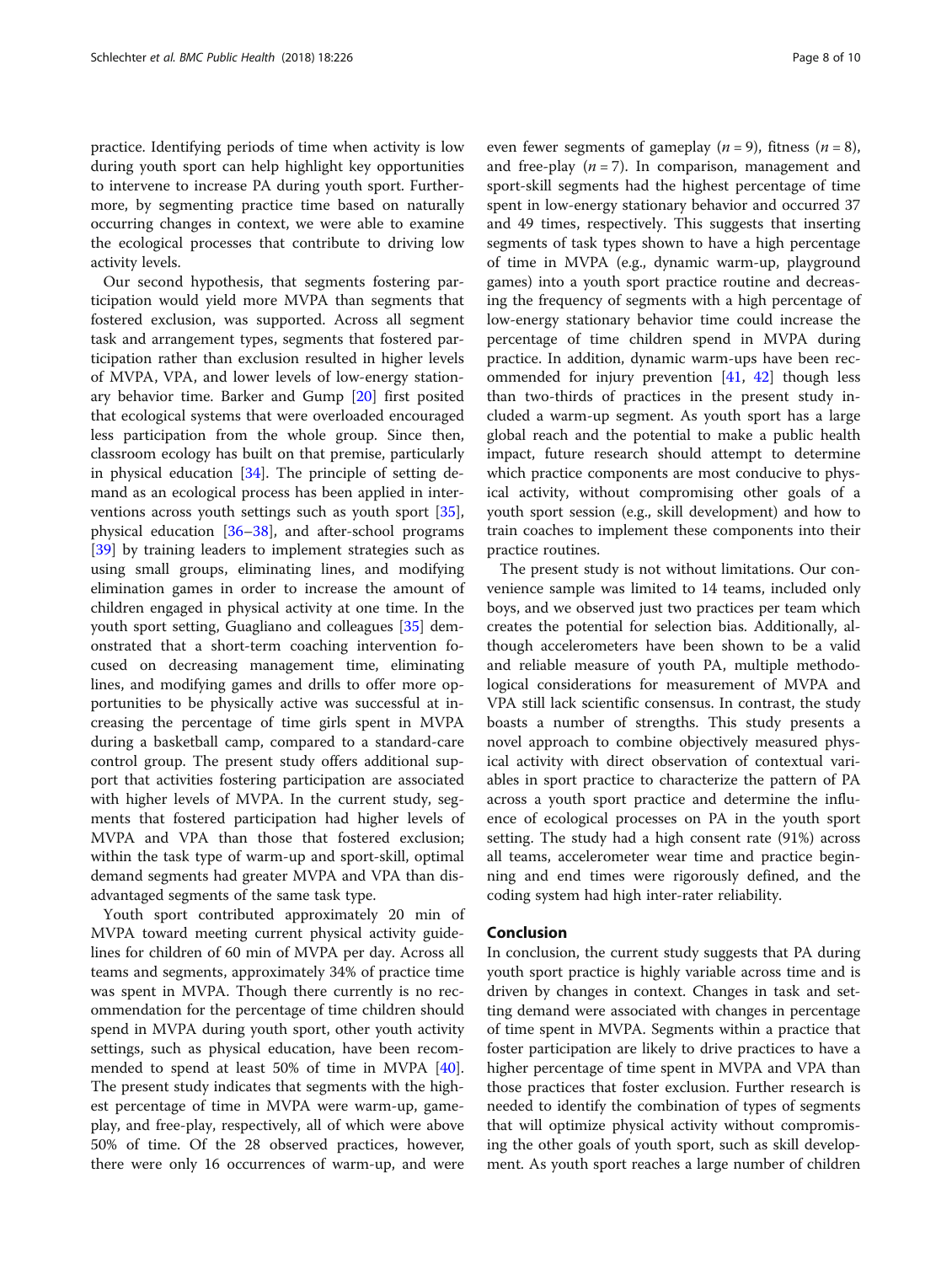#### <span id="page-8-0"></span>world-wide, increasing the percentage of time spent in MVPA during setting time has the potential to create a public health impact.

#### Abbreviations

%time: Percentage of time; CPM: Counts per minute; LPA: Light physical activity; MVPA: Moderate-to-vigorous physical activity; PA: Physical activity; VPA: Vigorous physical activity; YS: Youth sport

#### Acknowledgements

The authors would like to thank all the flag football coaches, participants, and parents for volunteering for the study, and Cassandra Knutson for helping with video coding.

#### Funding

No funding was received for this project.

#### Availability of data and materials

The datasets used during the current study are available from the corresponding author on reasonable request.

#### Authors' contributions

CRS and DAD developed study idea. CRS, RRR, JMG, and DAD contributed to study design. CRS collected and analyzed data and wrote the manuscript. GAM assisted with statistical analysis. All authors contributed to data interpretation, manuscript revision, and have read and approved the final manuscript.

#### Ethics approval

This study was approved by the Kansas State University Institutional Review Board.

#### Consent for publication

Not applicable.

#### Competing interests

The authors declare that they have no competing interests.

#### Publisher's Note

Springer Nature remains neutral with regard to jurisdictional claims in published maps and institutional affiliations.

#### Author details

<sup>1</sup>Department of Kinesiology, Kansas State University, Natatorium 1a, Manhattan, KS 66506, USA. <sup>2</sup>College of Public Health, University of Nebraska Medical Center, 984365 Nebraska Medical Center, Omaha, NE 68198-4365, USA. <sup>3</sup>Department of Food, Nutrition, Dietetics and Health, Kansas State University, 213 Justin Hall, Manhattan, KS 66506, USA. <sup>4</sup>Department of Statistics, Kansas State University, 101 Dickens Hall, Manhattan, KS 66506, USA. <sup>5</sup>Buffett Early Childhood Institute, University of Nebraska, 2111 S. 67th Street, Suite 350, Omaha, NE 68106, USA.

#### Received: 23 October 2017 Accepted: 22 January 2018 Published online: 08 February 2018

#### References

- Janssen I, Leblanc AG. Systematic review of the health benefits of physical activity and fitness in school-aged children and youth. Int J Behav Nutr Phys Act. 2010;7:40.
- 2. Troiano RP, Berrigan D, Dodd KW, Masse LC, Tilert T, McDowell M. Physical activity in the United States measured by accelerometer. Med Sci Sports Exerc. 2008;40:181–8.
- 3. Kraak VA, Liverman CT, Koplan JP, ed, Committee on Prevention of Obesity in Children and Youth. Preventing childhood obesity: health in the balance. National Academies Press; 2005.
- 4. US Depatment of Health and Human Services. Physical activity guidelines for Americans midcourse report: strategies to increase physical activity among youth. Washington, DC: US Department of Health and Human Services; 2012.
- 5. Nelson TF, Stovitz SD, Thomas M, LaVoi NM, Bauer KW, Neumark-Sztainer D. Do youth sports prevent pediatric obesity? A systematic review and commentary. Curr Sports Med Rep. 2011;10:360–70.
- 6. Vella SA, Cliff DP, Magee CA, Okely AD. Sports participation and parentreported health-related quality of life in children: longitudinal associations. J Pediatr. 2014;164:1469–74.
- 7. Eime RM, Young JA, Harvey JT, Charity MJ, Payne WR. A systematic review of the psychological and social benefits of participation in sport for children and adolescents: informing development of a conceptual model of health through sport. Int J Behav Nutr Phys Act. 2013;10:98.
- 8. Wickel EE, Eisenmann JC. Contribution of youth sport to total daily physical activity among 6-to 12-yr-old boys. Med Sci Sports Exerc. 2007;39:1493–500.
- 9. Cohen A, McDonald S, McIver K, Pate R, Trost S. Assessing physical activity during youth sport: the observational system for recording activity in children: youth sports. Pediatr Exerc Sci. 2013;26:203–9.
- 10. Guagliano J, Rosenkranz R, Kolt G. Girls' physical activity levels during organized sports in Australia. Med Sci Sports Exerc. 2013;45:116–22.
- 11. Leek D, Carlson JA, Cain KL, Henrichon S, Rosenberg D, Patrick K, et al. Physical activity during youth sports practices. Arch Pediatr Adolesc Med. 2011;165:294–9.
- 12. Schlechter CR, Rosenkranz RR, Milliken GA, Dzewaltowski DA. Physical activity levels during youth sport practice: does coach training or experience have an influence? J Sports Sci. 2017; 35(1):22–8.
- 13. Tremblay MS, Gray CE, Akinroye KK, Harrington DM, Katzmarzyk PT, Lambert EV, et al. Physical activity of children: a global matrix of grades comparing 15 countries. J Phys Act Health. 2014;11(Supp 1):113–25.
- 14. Fairclough SJ, Butcher ZH, Stratton G. Whole-day and segmented-day physical activity variability of northwest England school children. Prev Med. 2007;44(5):421–5.
- 15. Rosenkranz RR, Welk GJ, Dzewaltowski DA. Environmental correlates of objectively measured physical activity and sedentary behavior in after-school recreation sessions. J Phys Act Health. 2011;(8 Suppl 2):214–21.
- 16. Schlechter CR, Rosenkranz RR, Fees BS, Dzewaltowski DA. Preschool daily patterns of physical activity driven by location and social context. J Sch Health. 2017;87(3):194–9.
- 17. Trost SG, Rosenkranz RR, Dzewaltowski D. Physical activity levels among children attending after-school programs. Med Sci Sports Exerc. 2008;40:622–9.
- 18. Tudor-Locke C, Lee SM, Morgan CF, Beighle A, Pangrazi RP. Children's pedometer-determined physical activity during the segmented school day. Med Sci Sports Exerc. 2006;38(10):1732–8.
- 19. Verbestel V, Van Cauwenberghe E, De Coen V, Maes L, De Bourdeaudhuij I, Cardon G. Within-and between-day variability of objectively measured physical activity in preschoolers. Pediatr Exerc Sci. 2011;23(3):366–78.
- 20. Barker RG, Gump PV. Big school, small school: high school size and student behavior. 2nd ed. Stanford University Press; 1964.
- 21. Dudley DA, Okely AD, Cotton WG, Pearson P, Caputi P. Physical activity levels and movement skill instruction in secondary school physical education. J Sci Med Sport. 2012;15(3):231–7.
- 22. Dzewaltowski, D.A. & Schlechter, C. R (2017). CLOUDEE: Child Leadership Observation for Understanding Developmental Episodes and Engagement. 2017; [http://www.drdaviddzewaltowski.com.](http://www.drdaviddzewaltowski.com) Accessed 18 May 2017.
- 23. Foster KE, Behrens TK, Jager AL, Dzewaltowski DA. Effect of elimination games on physical activity and psychosocial responses in children. J Phys Act Health. 2010;7:475–83.
- 24. Cain KL, Sallis JF, Conway TL, Van Dyck D, Calhoon L. Using accelerometers in youth physical activity studies: a review of methods. J Phys Act Health. 2013;10:437–50.
- 25. Trost SG, Loprinzi PD, Moore R, Pfeiffer KA. Comparison of accelerometer cut points for predicting activity intensity in youth. Med Sci Sports Exerc. 2011;43:1360–8.
- 26. Reilly JJ, Penpraze V, Hislop J, Davies G, Grant S, Paton JY. Objective measurement of physical activity and sedentary behaviour: review with new data. Arch Dis Child. 2008;93:614–9.
- 27. Evenson KR, Catellier DJ, Gill K, Ondrak KS, McMurray RG. Calibration of two objective measures of physical activity for children. J Sports Sci. 2008;26: 1557–65.
- 28. Tremblay MS, Aubert S, Barnes JD, Saunders TJ, Carson V, Latimer-Cheung AE, Chastin SF, Altenburg TM, Chinapaw MJ. SBRN terminology consensus project participants. Sedentary behavior research network (SBRN)—terminology consensus project process and outcome. Int J Behav Nutr Phys Act. 2017;14(1):75.